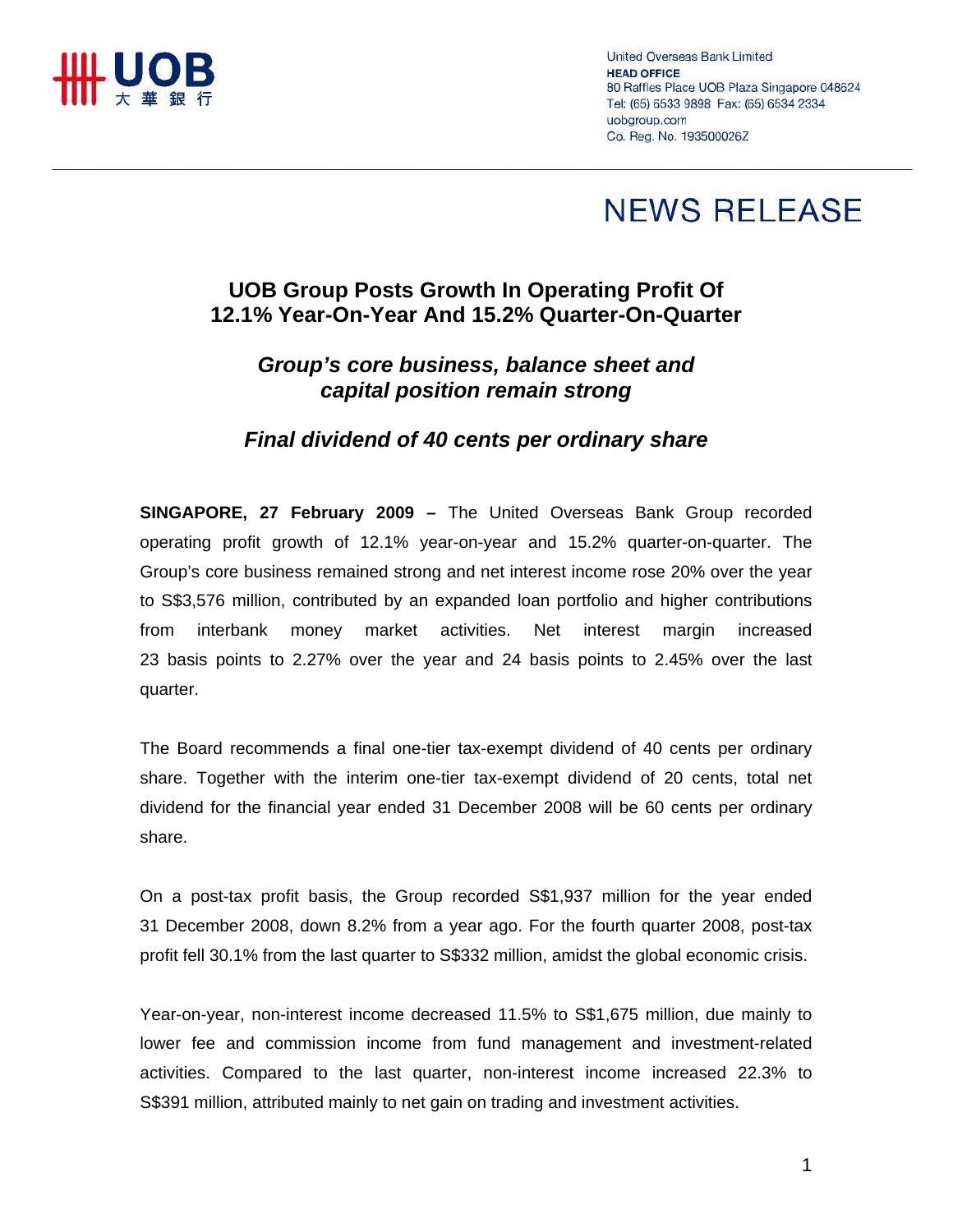With disciplined cost control, operating expenses increased only 1.6% over the year. Expense-to-income ratio improved 2.4% points to 39%.

Impairment charges rose 169.1% to S\$807 million over the year. The increase was due mainly to the collective impairment of S\$288 million provided in the light of the global economic uncertainty and the enlarged loan base, as well as higher individual impairment charges on loans and debt securities, reflecting the difficult economic conditions.

Over the year, the Group's net customer loans grew 7.7% across all industries to S\$99,840 million. Non-performing loans increased to S\$2,062 million, or 2.0% of the loan base in the fourth quarter, largely attributed to the classification of a few large accounts. The overall loan portfolio, however, remained sound.

The Group's customer deposits rose 10.5% over the year to S\$118,171 million as at 31 December 2008, resulting in a lower loans-to-deposits ratio of 84.5%.

The Group's Tier 1 and total capital ratios of 10.9% and 15.3% as at 31 December 2008 were well above the minimum 6% and 10% required by the Monetary Authority of Singapore, respectively.

Mr Wee Ee Cheong, the UOB Group's Deputy Chairman and Chief Executive Officer, said: "We have always maintained a strong balance sheet through a diversified loan portfolio. During this challenging period, UOB remains committed to, and will stand by, our valued customers."

"As an Asian bank, we are not spared the impact of the global financial turmoil. But the de-leveraging process has resulted in the banking industry moving 'back to basics', and this validates UOB's forte in commercial banking. We will continue to adopt a prudent, selective and disciplined approach in managing our business and balance sheet. We will also seize opportunities during this turbulent period to strengthen our capabilities, so that we are even better-positioned to capture opportunities when the upturn comes. What we do now, the choices we make, will have a profound impact on how we shape and drive our future business." Mr Wee added.